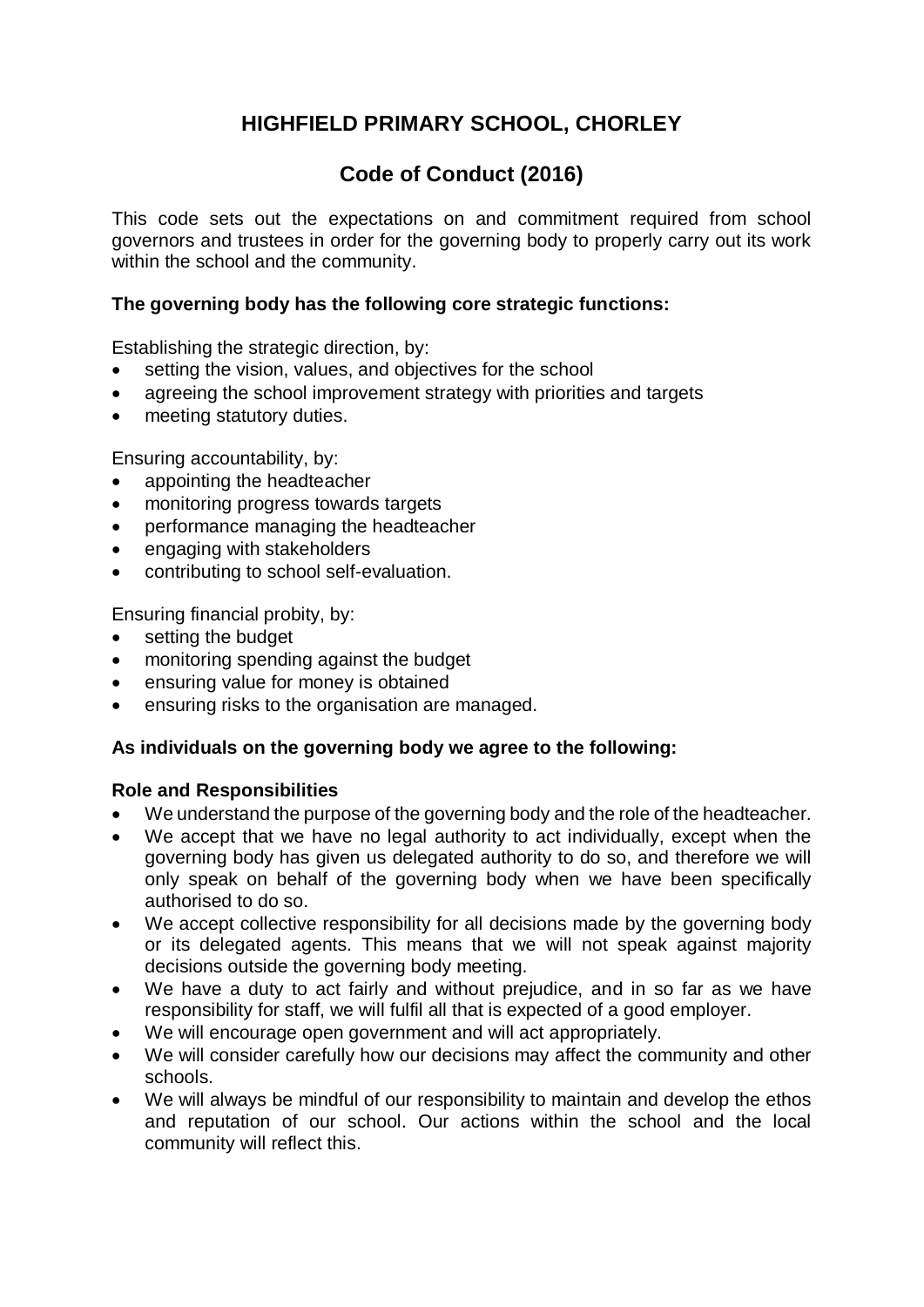- In making or responding to criticism or complaints affecting the school we will follow the procedures established by the governing body.
- We will actively support and challenge the headteacher.
- We are aware of the seven Nolan Principles of Public Life.

## **Commitment**

- We acknowledge that accepting office as a governor involves the commitment of significant amounts of time and energy.
- We will each involve ourselves actively in the work of the governing body, and accept our fair share of responsibilities, including service on committees or working groups.
- We will make full efforts to attend all meetings and where we cannot attend explain in advance why we are unable to.
- We will get to know the school well and respond to opportunities to involve ourselves in school activities.
- We will visit the school, with all visits to school arranged in advance with the staff and undertaken within the framework established by the governing body and agreed with the headteacher.
- We will consider seriously our individual and collective needs for training and development, and will undertake relevant training.
- We will accept that in the interests of open governance, our names, terms of office, roles on the governing body, details of other schools governed, category of governor and the body responsible for appointing us will be published on the school's website.

#### **Relationships**

- We will strive to work as a team in which constructive working relationships are actively promoted.
- We will express views openly, courteously and respectfully in all our communications with other governors.
- We will support the chair in their role of ensuring appropriate conduct both at meetings and at all times.
- We are prepared to answer queries from other governors in relation to delegated functions and take into account any concerns expressed, and we will acknowledge the time, effort and skills that have been committed to the delegated function by those involved.
- We will seek to develop effective working relationships with the headteacher, staff and parents, the local authority and other relevant agencies and the community.
- We will use social networking sites responsibly and ensure that neither our personal/professional reputation, or the school's reputation is compromised by inappropriate postings.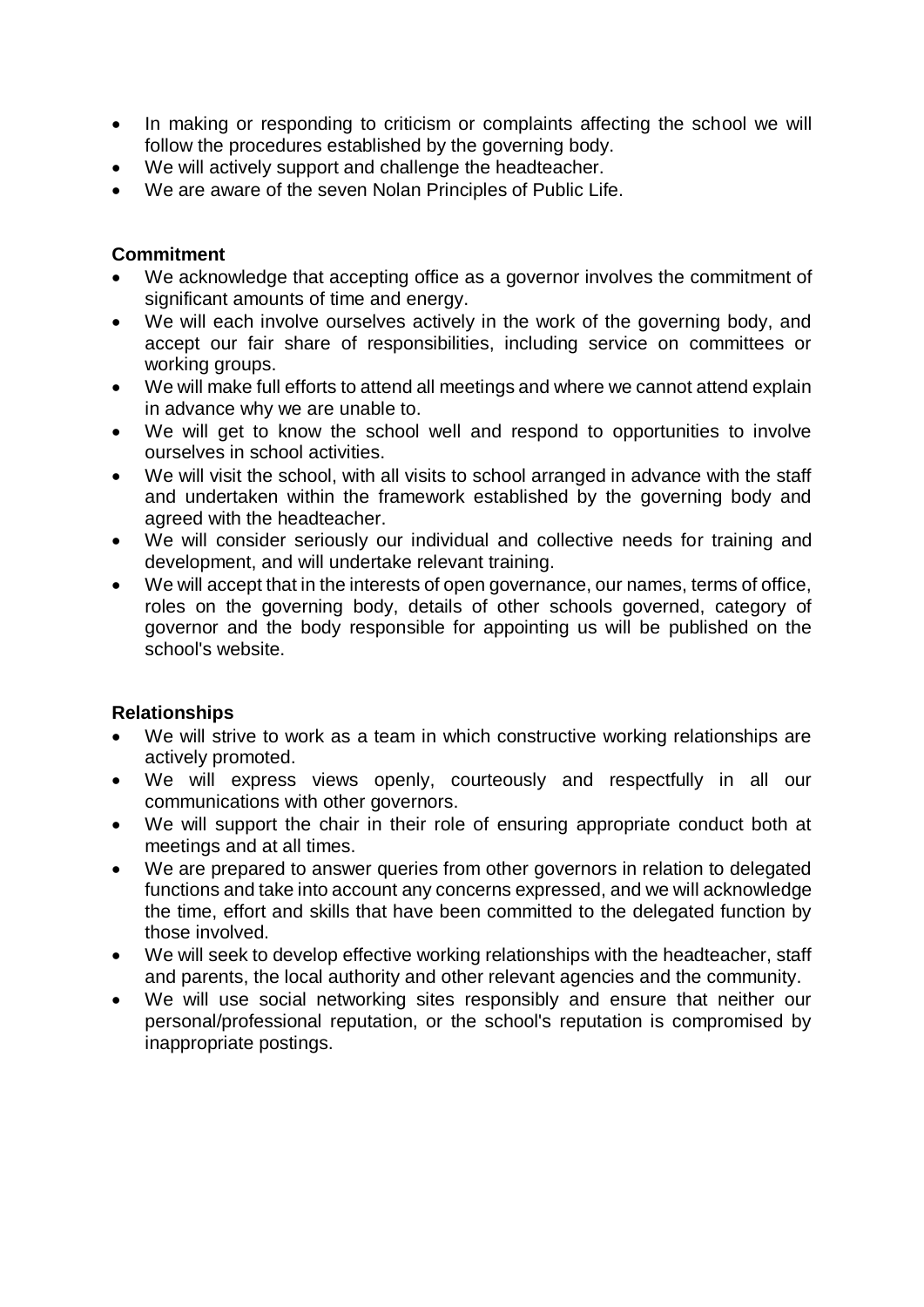## **Confidentiality**

- We will observe complete confidentiality when matters are deemed confidential or where they concern specific members of staff or pupils, both inside or outside school.
- We will exercise the greatest prudence at all times when discussions regarding school business arise outside a governing body meeting.
- We will not reveal the details of any governing body vote.

## **Conflicts of interest**

- We will record any pecuniary or other business interest (including those related to people we are connected with) that we have in connection with the governing body's business in the Register of Interests, and if any such conflicted matter arises in a meeting we will offer to leave the meeting for the appropriate length of time.
- We will declare any conflict of loyalty at the start of the meeting should the situation arise.
- Similarly, we will declare any personal interest, such as friend and family connections, and offer to leave the meeting for the appropriate length of time.
- We accept that the register of interests will be published on the school's website.
- We will act in the best interests of the school as a whole and not as a representative of any group, even if elected to the governing body.

#### **Breach of this code of conduct**

- If we believe this code has been breached, we will raise this issue with the chair and the chair will investigate; the governing body will only use suspension/removal as a last resort after seeking to resolve any difficulties or disputes in more constructive ways.
- Should it be the chair that we believe has breached this code, another governor, such as the vice chair will investigate.

#### **The Seven Principles of Public Life**

(Originally published by the Nolan Committee: The Committee on Standards in Public Life was established by the then Prime Minister in October 1994, under the Chairmanship of Lord Nolan, to consider standards of conduct in various areas of public life, and to make recommendations).

**Selflessness** - Holders of public office should act solely in terms of the public interest. They should not do so in order to gain financial or other material benefits for themselves, their family, or their friends.

**Integrity** - Holders of public office should not place themselves under any financial or other obligation to outside individuals or organisations that might seek to influence them in the performance of their official duties.

**Objectivity** - In carrying out public business, including making public appointments, awarding contracts, or recommending individuals for rewards and benefits, holders of public office should make choices on merit.